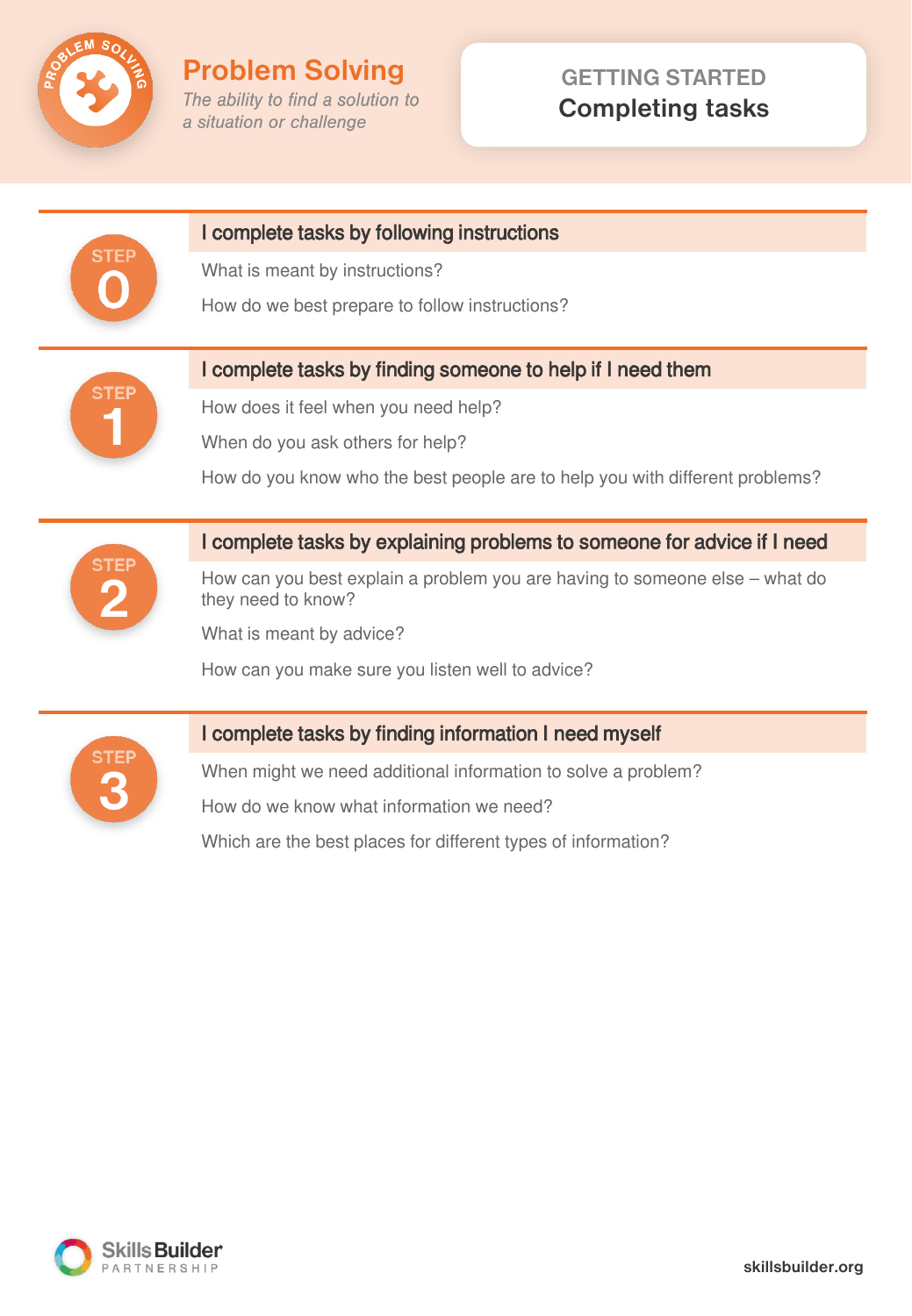

# **INTERMEDIATE Exploring problems**



#### I explore problems by creating different possible solutions

What sort of problems might have more than one answer?

How can you come up with lots of possible solutions?

Why is that sometimes more difficult than it sounds?



### I explore problems by thinking about the pros and cons of possible solutions

What is meant by pros and cons?

Why can it be helpful to use these on complicated problems?

How can you use pros and cons to make a decision?



### I explore complex problems by identifying when there are no simple technical solutions

What sort of problems are most difficult to solve?

How can we solve complex problems?



### I explore complex problems by building my understanding through research

Why is research an important part of exploring complex problems?

How can we know what research to carry out?

What are some of the different types of research?



## I explore complex problems by analysing the causes and effects

What are causes and effects?

Why are causes and effects a critical part of understanding complex problems?

How can causes and effects join together?

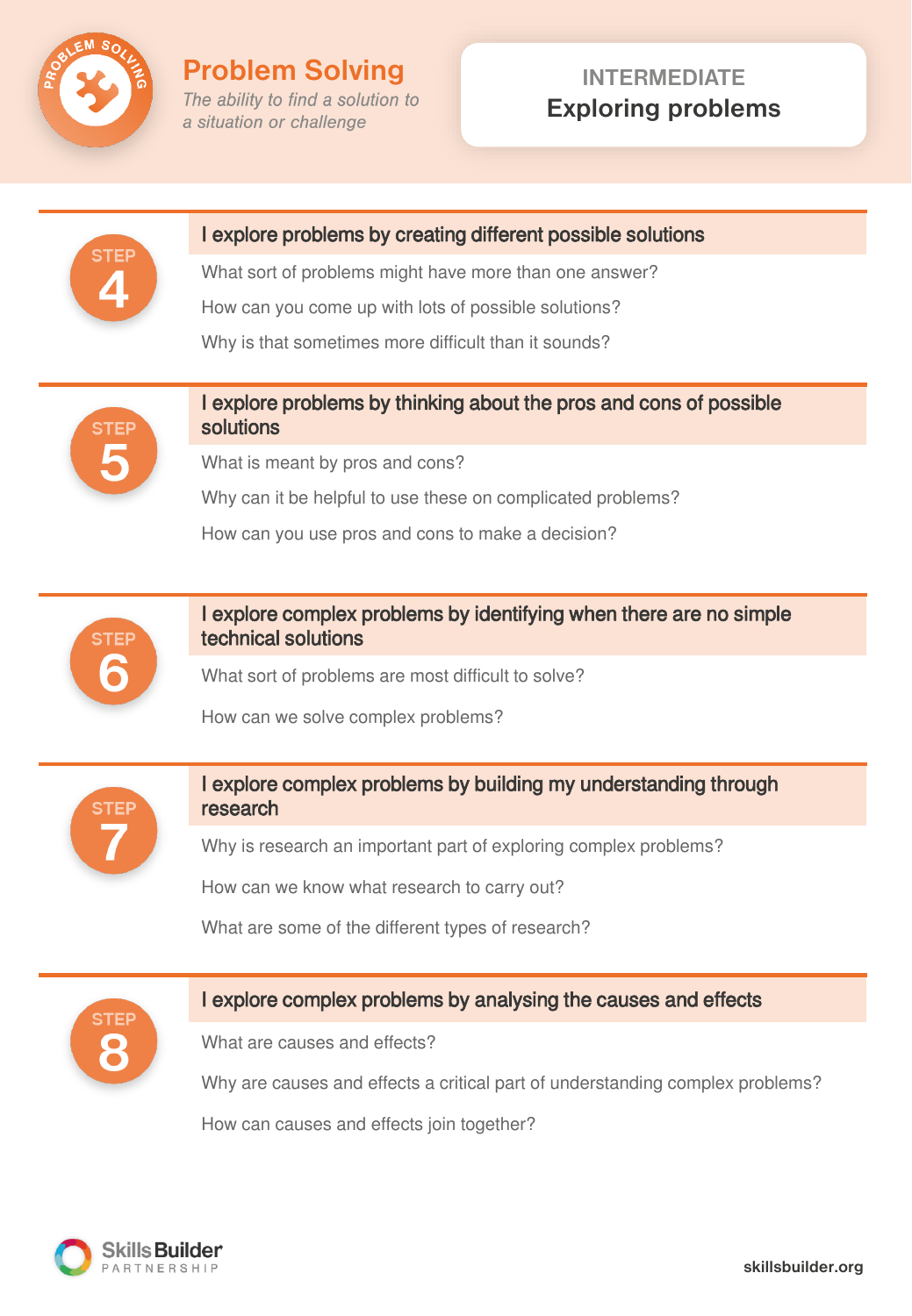

# **ADVANCED Analysing complex problems and solutions**



#### I create solutions for complex problems by generating a range of options

Why is it important to consider a range of solutions for complex problems?

How can we come up with a range of solutions?

How do we know whether our solutions are feasible?



#### I create solutions for complex problems by evaluating the positive and negative effects of a range of options

How might you choose between different solutions to a complex problem?

Why is it important to know what you want to achieve?

Why is it important to consider secondary effects when working on complex problems?



### I analyse complex problems by using logical reasoning

What is logical reasoning?

What is the difference between deductive and inductive logic?

What are logic trees, and how can we use them?



### I analyse complex problems by creating and testing hypotheses

What is a hypothesis? Why are hypotheses helpful to us in solving problems? How can we test hypotheses?